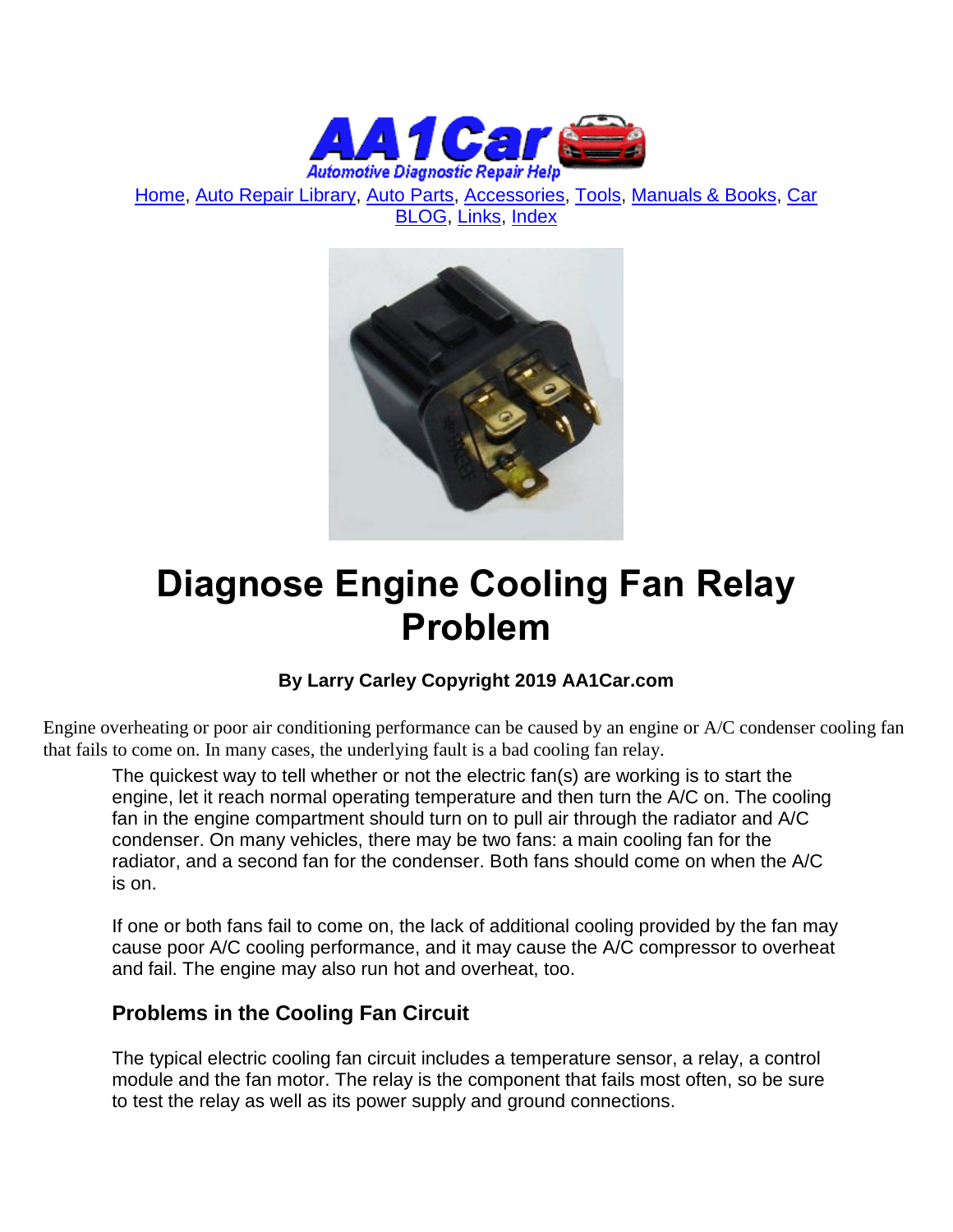A good relay coil will typically read 40 to 80 ohms. If resistance is high, the coil may still be working but it is failing, or it may not work when electrical loads are high. If the coil has no resistance, it is open and has failed. Replace the relay.

Another simple relay test is to shake it. If you hear something rattling inside, the relay armature is probably broken.

## **Types of Electric Cooling Fan Relays**

There are three basic types of relays:

- Normally open are the most common type. The armature closes when the coil is energized to route power to the fan motor.
- Normally closed. The armature is normally closed and is pulled open when energized.
- Dual relay. This type conducts current when open and when closed in two different circuits.

#### **Some Vehicles with Cooling Fan Problems**

- Chrysler minivans (late 1980s and early 1990s). These use a solid state relay for the cooling fans, and the relays tend to overheat and fail.
- Chrysler Neon. The problem here is the cooling fan circuit uses a radio frequency filter mounted on radiator fan shroud. The filter is mounted in a hot area and tends to fail, preventing the cooling fan from operating.
- On most Chrysler vehicles, the cooling fan relay must be engaged before power can go to the A/C clutch. If the fan relay has failed, it will prevent the compressor clutch from engaging and there will be no cooling.
- Ford cooling fan controllers (late 1980s and early 1990s Mustangs and other models). The controller contains a fan primary relay, A/C fan control relay, and wide open throttle cutout all built into one unit. The controller is supposed to switch on both fans when the compressor clutch is engaged. The problem is the two fan motors pull so much amperage that they rob voltage from the clutch. Consequently, the compressor clutch may only get 9.8 volts instead of full battery voltage causing it to slip, overheat and fail. The cure here is to add a separate relay for the compressor clutch so the clutch can draw full voltage from the battery.
- Ford integrated relay control module (IRCM) (introduced in 1986). This unit controls the both fan relays, compressor clutch relay and the fuel pump relay. The module is mounted on the radiator shroud and is exposed to a lot of heat so failures are common. One symptom here of a failed module is a car that cranks but won't start because the fuel pump isn't getting any power through its relay. A failed module may also prevent one or both fans from operating, or the compressor clutch from engaging. The IRCM module also provides two-speed (high and low) fan operation by using an internal resistor to drop voltage to the fans. This resistor often burns up and fails. If any of the subsystems inside the IRCM module have failed, the whole module must be replaced.